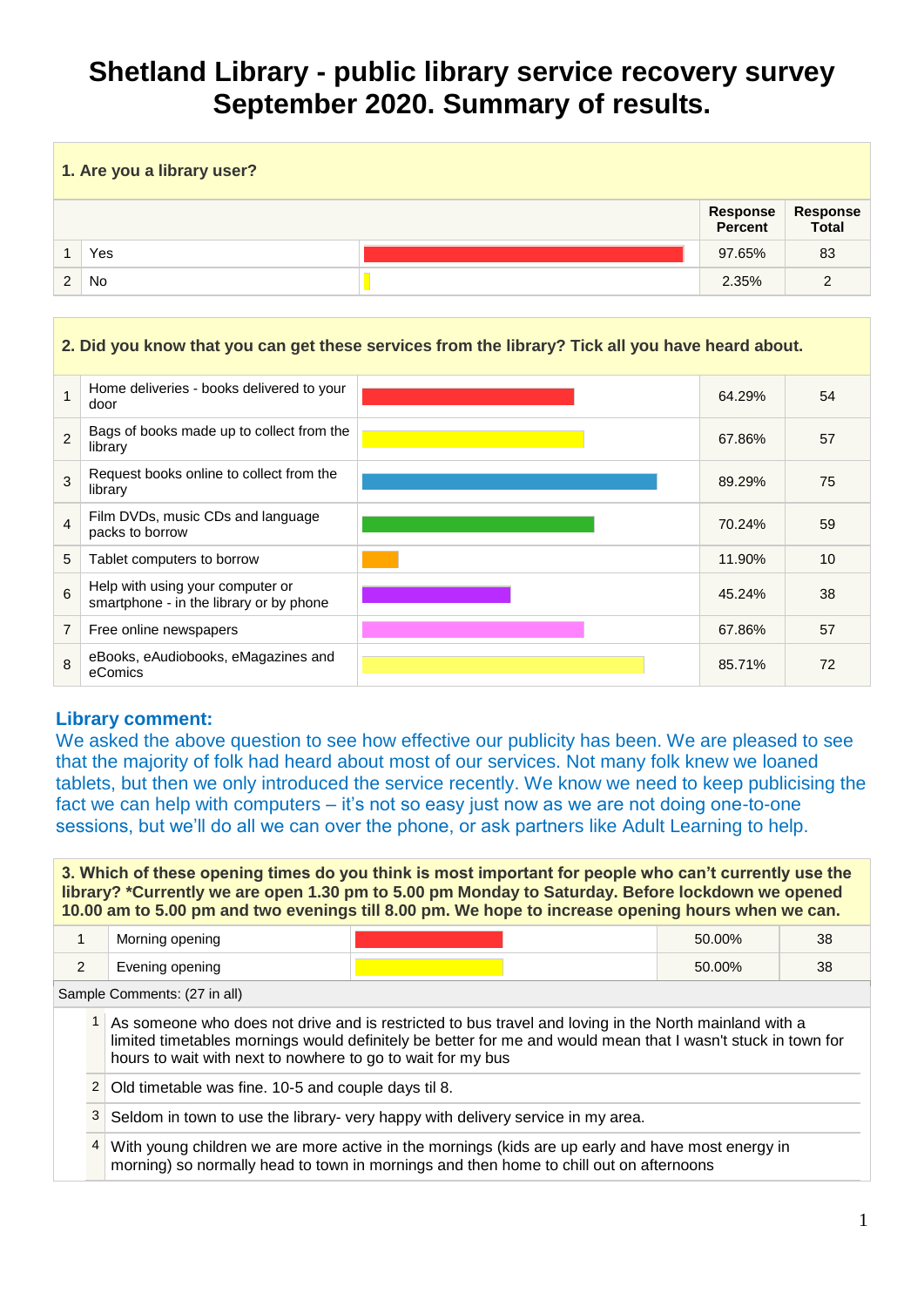**3. Which of these opening times do you think is most important for people who can't currently use the library? \*Currently we are open 1.30 pm to 5.00 pm Monday to Saturday. Before lockdown we opened 10.00 am to 5.00 pm and two evenings till 8.00 pm. We hope to increase opening hours when we can.** 

- 5 I'd say both very important but have put evening as important to working people.
- 6 Struggling to get to the library with working full time as I can't get at lunchtime as 1:30 is a bit late
- 7 Personally, I would have been in the building several times if the opening hours was in the morning. I don't tend to be in the town in the afternoons, but that is just my circumstances.
- 8 Bus to North Isles have 10.30 am 2.30 pm
- 9 You need both, maybe a couple of each.

#### **Library comment:**

Responses are evenly split and ideally we would like to expand both morning and evening opening. The reason it is difficult is that work is much more labour intensive just now because of all the procedures we put in place, and because we are doing a lot more deliveries and requests behind the scenes.

We also have to timetable staff carefully to avoid desk sharing and ensure good distancing. That said, we are working towards opening on a Saturday morning and a Thursday evening, possibly in November if there are no new restrictions nationally or locally.

**4. Outside Lerwick, which of these services would best suit your needs? \*We are currently doing an expanded home delivery service instead of sending out the mobile library. Access to school libraries is not possible for the public at this time, but may be in the future.** 

|   | Delivery of books directly to your home                                                                         | 50.75% | -34 |
|---|-----------------------------------------------------------------------------------------------------------------|--------|-----|
|   | A mobile library stopping near your home<br>once every 4 - 8 weeks                                              | 26.87% | 18  |
|   | A mobile library stopping at a central point<br>(e.g. shop, school, leisure centre) at set<br>times every month | 43.28% | 29  |
| 4 | Using school libraries as community<br>facilities after school hours                                            | 35.82% | 24  |

### **Library comment:**

There is no clear favourite option here. The reason we don't have the mobile library out just now is that we don't have enough staff to operate both it and the home delivery system, which has expanded a lot since lockdown.

Also using the small van is more reliable as more staff can drive it and we don't often have to cancel for bad weather.

We do hope to use the mobile library again in due course, but perhaps in a different way - e.g. the public don't have access to our school libraries just now so it perhaps the mobile can be a substitute community library in the short term, doing fixed stops in areas with high footfall.

**5. Do you feel safe using the public library just now? \*Our safety measures include hand washing/sanitising at the doors, distancing, face coverings, regular spot cleaning, 3 day quarantine of returned books and Test and Protect registration. In the Learning Centre, computers are spot cleaned between users and keyboards and mice are swapped out each day and quarantined for 72hrs. Behind the scenes our staff also follow strict distancing and cough/hand hygiene procedures.** 

|                             | Yes                                                                                                            |  | $92.41\%$ |  |  |
|-----------------------------|----------------------------------------------------------------------------------------------------------------|--|-----------|--|--|
|                             | No.                                                                                                            |  | 7.59%     |  |  |
| Sample comments (21 in all) |                                                                                                                |  |           |  |  |
|                             | Felt very comfortable during visit. Although lots of things were different the staff were their usual calm and |  |           |  |  |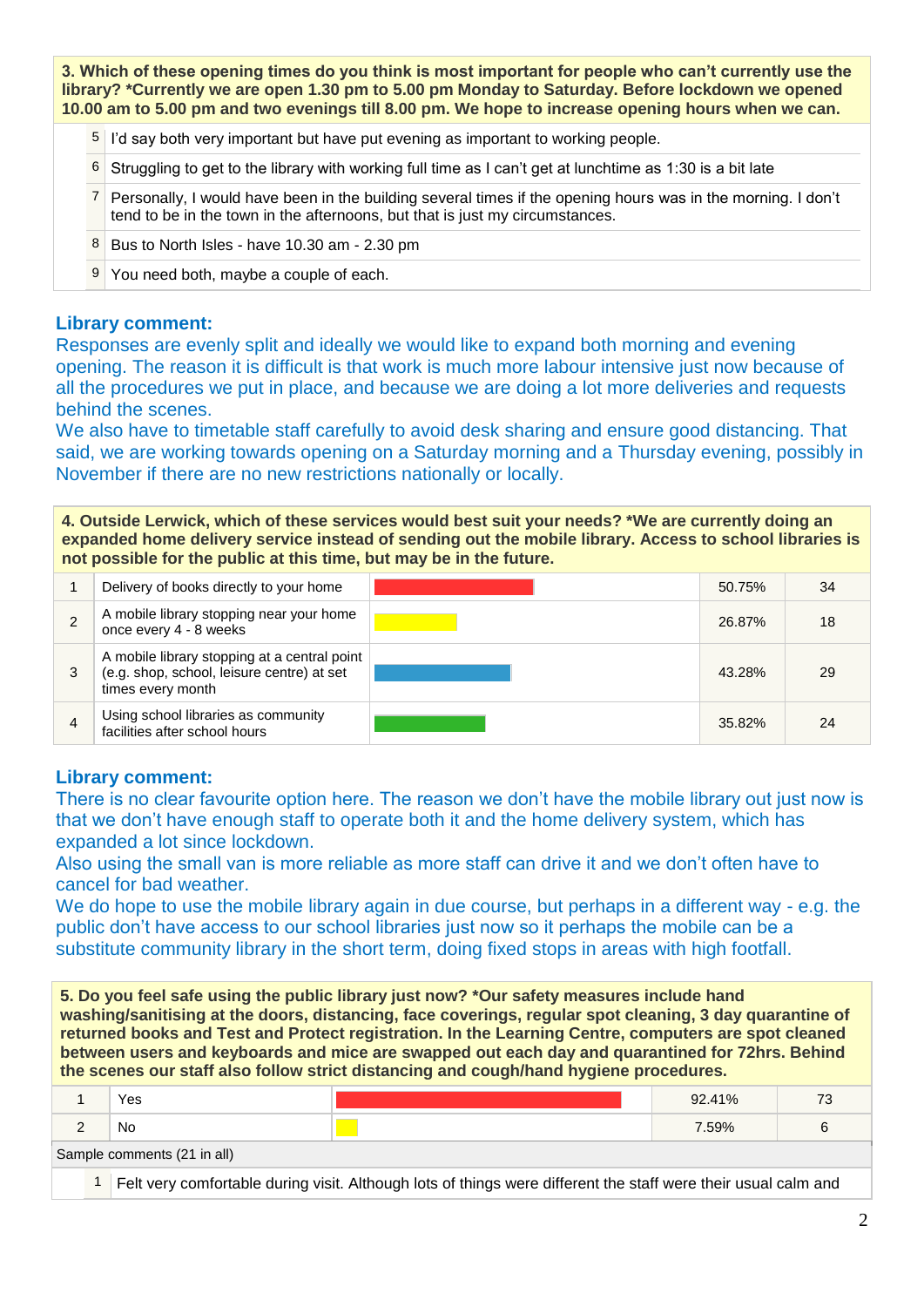**5. Do you feel safe using the public library just now? \*Our safety measures include hand washing/sanitising at the doors, distancing, face coverings, regular spot cleaning, 3 day quarantine of returned books and Test and Protect registration. In the Learning Centre, computers are spot cleaned between users and keyboards and mice are swapped out each day and quarantined for 72hrs. Behind the scenes our staff also follow strict distancing and cough/hand hygiene procedures.** 

lovely selves and that meant everything was fine.

- $2 \times 2$  Was apprehensive before first visit but was very pleased with the safety measures in place.
- 3 When we were in,the end bit was blocked off and a woman on a stand there. It meant i couldnt look at the cooking books.
- 4 Difficult to feel safe anywhere at the moment. I have been in once, and collected books twice though.
- 5 But I am avoiding public places
- 6 Living onYell I ,get 5books every month "delivered" to my door......Ican not thank you enough, it's a wonderful service ,and I for one love it.
- 7 Well done for getting the service back. There's not that much space so I'd avoid on busy days.
- 8 The library has done a great job reopening, we have missed visiting
- 9 Absolutely no concerns going into the library me or my kids
- 10 Social separating between PC users.
- 11 I feel very safe. You have excellent measures in place, and I have seen staff (very politely) reminding those who ignore them to use them.
	- You have delivered an exemplary service in very difficult times

## **Library comment:**

We are pleased most people feel safe using the library, but understand many of you prefer to avoid public spaces. For this reason you can request books in advance and collect from the desk by the door, or have your books delivered.

The extra service desk to avoid queueing means we've unfortunately had to block off a section of the library. This is also necessary because staff need more space for making up deliveries. With our limited space we can't find a way to allow access to all the books just now but staff will always bring you a selection to browse – please just ask.

In the Learning Centre we only have 6 PCs in use at a time to ensure 2m distance between users. The most important thing is that staff and customers stick strictly to all the hygiene and distance rules and we don't get careless. Thank you so much for your help and understanding.

- 1 You have been brilliant. thank you very much. I have looked forward to getting my bags o books delivered to my door. thank you all. x.
- 2 I missed browsing books but I loved your bags of books, a great variety of books every time. We started using the online library app, it's great! Love that you can get the magazines as well as books and audiobooks. Been well used in this house.
- 3 Haven't been to library except to return books borrowed before lockdown. Have been using RBDigital app and downloaded BorrowBox. Enjoying using ebook services which I hadn't used before.
- 4 I just missed going to the library and browsing the shelves. Tried the ebooks (RB digital), but did not enjoy them so much due to the way they were presented on my kindle - maybe kindle not the best device for using them. ( I buy ebooks from Amazon occasionally, and they are easier to read on the kindle than through RB digital) You are doing a great job!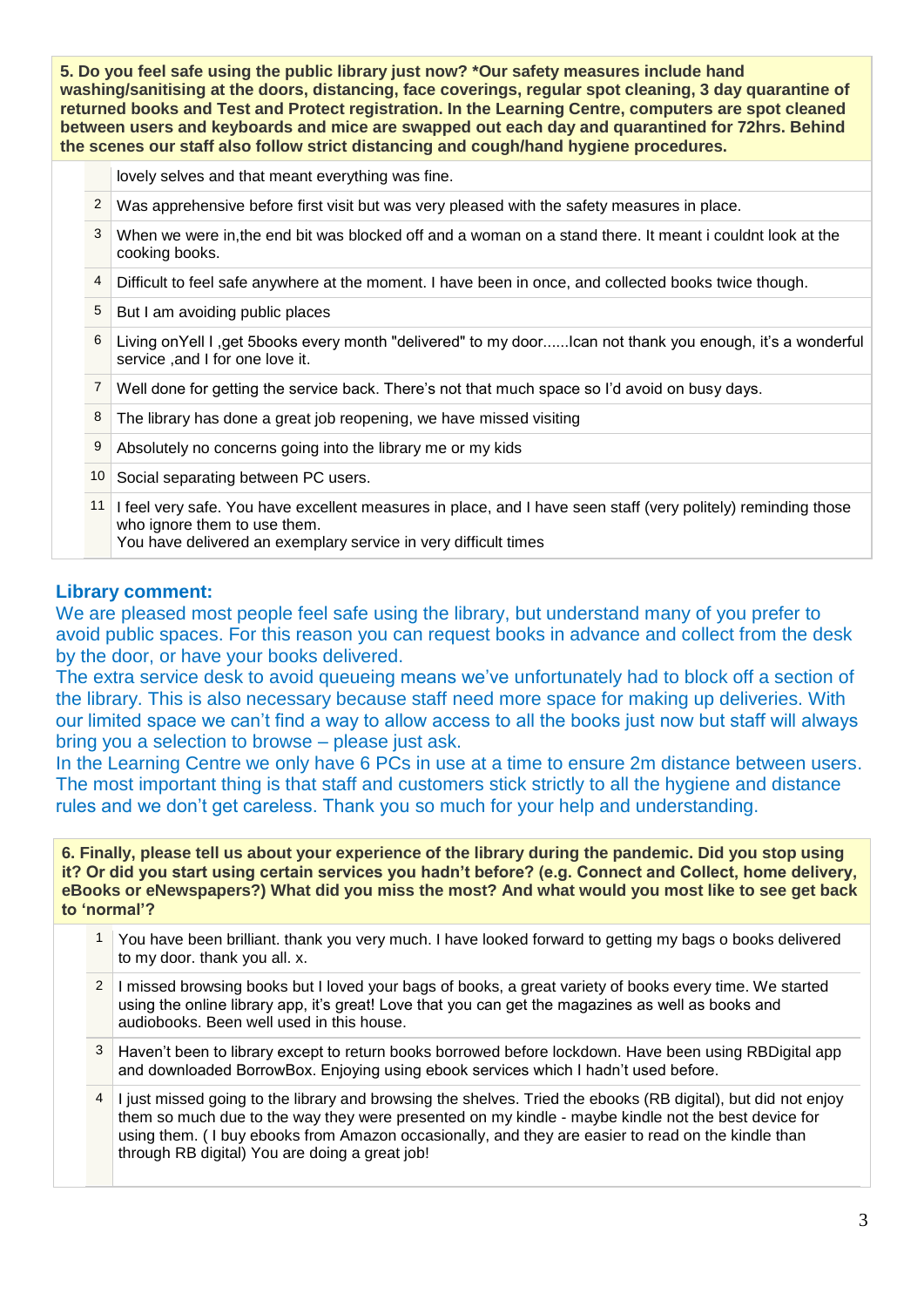- 5 I've used the library home delivery service once it got going but I found that there were often books which is already read our were books which is donated to the library myself. There also weren't enough books in the pack to keep me going. I physically missed being able to go in and select books for myself. I miss the lack of spontaneity
- 6 I enjoyed having a greater choice of ebooks and audio books. I used the new enewspaper service. I would like you to open a little earlier than at present even if you can't go back to full opening hours.
- 7 Used home delivery service for first time. Missed the community library.
- 8 eBooks, enewspapers.
- 9 Haven't used over lock down, miss taking my young child in to visit and sit looking at books and picking out ones to take home too. She loves books, also miss bookbug - online is good but just not the same
- 10 I used ebooks once but prefer real books.
- 11 A greater number of ebooks available would be good for me as working full time it's just not possible really to get to the library. A service where we could request e-books would be nice although I'm not sure how possible this is.
- 12 I stopped using the library. I missed being able to come into the library and browse. I also being able to sit in the library and read.
- 13 Brilliant! Bags of books made up for all my bairns, excellent selection, and very happy bairns!
- 14 Watched the online Bookbug sessions. Would love face to face Bookbug when it is felt safe to do so.
- 15 Only started using again as lockdown was easing. Have used connect and collect service, but may use some of the other services. Also family members have been using the home delivery service.
- 16 I used connect and collect, I love this service. It's so exciting to see which books have been chosen, it's like a surprise present every time.
- 17 Bookbug please and story time for kids. Nothing is on in shetland for peerie ones. Their development is being stunted and it makes no sense since schools are open that toddlers still have no activities.
- 18 **ENewspapers**
- 19 Daughter became an avid reader again during lockdown and ordered books and enjoyed searching the collection. I recently borrowed DVDs for the first time in years. I would like to be able to use the bottom section of the library that currently has a second desk in it - it's an area I like to browse!
- $20$  I used the connect and collect which I thought was great, getting picked a book I may not have chosen my self. I'd love this service to carry on.
- 21 I stock piled books from you at the lockdown and when I read them all I signed up with RBdigital, I missed seeing the staff at my weekly visits to get books and drop ones off. I'm just delighted to be able to get books again, and your staff always help me find new authors and recommend books, I missed that too.
- $22$  I started using eNewspapers and magazines, and now look at them on a regular basis.
- 23 I stocked up on books just before lockdown so that kept me going for a bit. Wasn't aware of Connect & Collect, would use that. As far as ""normal"" is concerned, I hate masks but I understand why you feel them to be necessary. Want rid of them as soon as possible!
- 24 Stopped using it. I would like to see continuation of pandemic services to enable access. Less interested in return to normal
- $25$  Great service. Thankfully I'd just been to the library before lockdown! I've always used the online catalogue to order books for myself and will continue to do so. Having recommendations or reading lists such as Costa award winners etc is really helpful. My son (age 5) got a bag of books selected by library staff. He loved it and we'll hope to do this again, although he's also looking forward to picking books himself.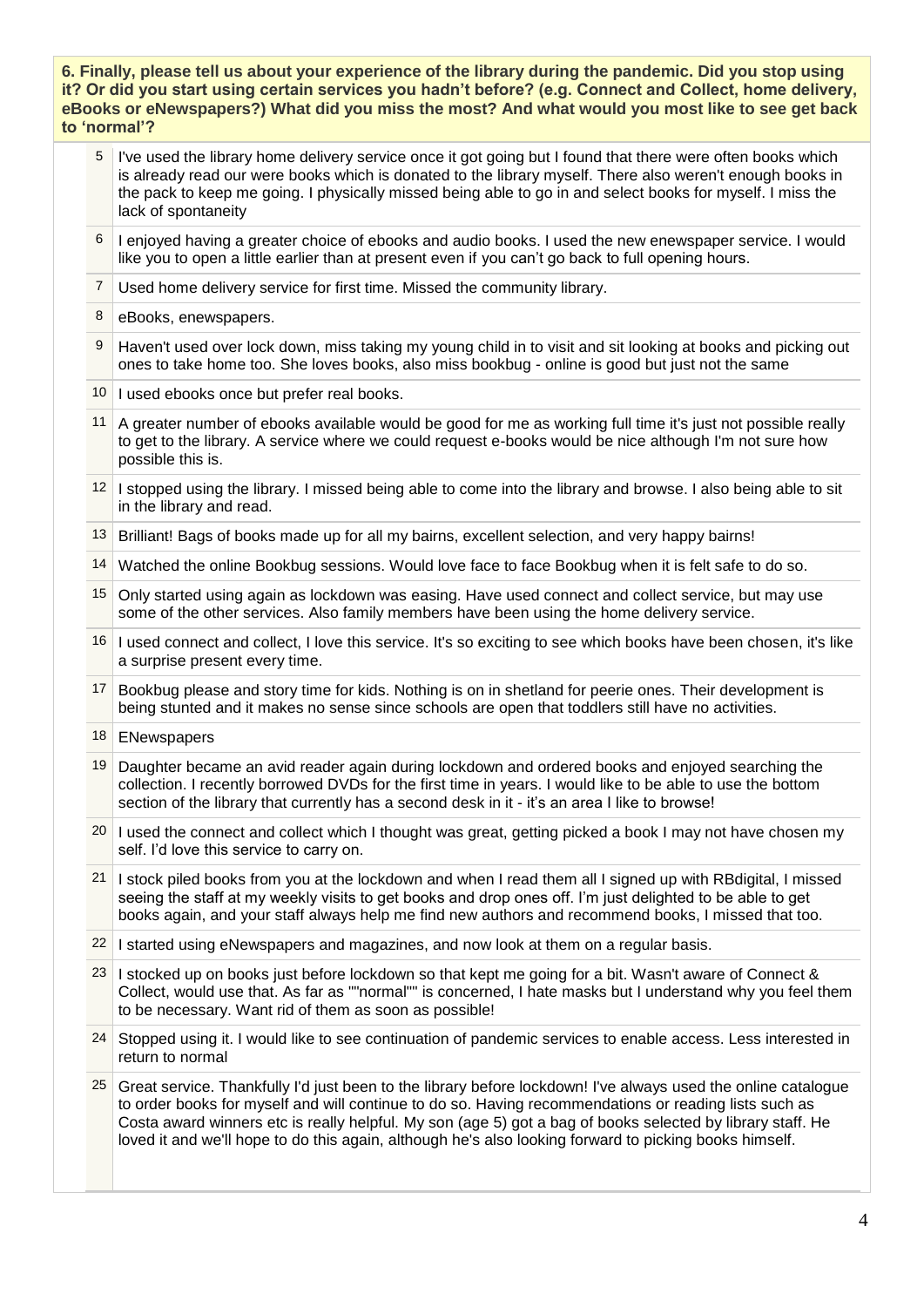- 26 I was surprised to receive a call from a very pleasant librarian, asking if I'd like a home delivery of books as someone who used the mobile library in Bigton which, of course, had ceased during this pandemic. We discussed what sort of books I liked and was delighted with the selection chosen for me. Thank you!
- 27 Thank you for the home delivery service, it has been much appreciated. I have missed having a wee chat in the library van, and being able to choose my own books. I already used the ebook service, mainly to read magazines. Look forward to Mobile library being back to normal.
- 28 Initially, when the building was closed I stopped using the library. This made me read the MANY unread books at home. When 'connect and collect' was put in place I used that once, by the time I worked my way through those books the library was open once again. How I missed being in the building amongst the books. There have been many fantastic reads from just picking up a book at random from the shelf! During the closure I also missed the special displays in the foyer chosen by the fabulous staff. I'm not a keen digital user. I love books and the whole experience involved. I'm grateful the library is open even if it is limited at the moment, and for the warm welcome always given by the staff. KS
- $29$  I only stopped using it because the books I wanted weren't on the app.
- 30 Fabulous. Used the ebooks and e audio book more than ever, also magazines and occasional newspapers.
- 31 We accessed e-books for myself, husband and two daughters (primary school age)
- 32 Stopped using it. Computer accessories is key.
- 33 I used audio and ebooks through the library app. I also requested a bag of books for my son which he was very pleased with. For us the best change when moving forward would be opening in the mornings.
- 34 I have used BorrowBox and RB Digital a lot during the pandemic and will certainly continue to do so. I am in whalsay so don't use the library often and hence don't really miss going in, but would consider having books delivered in the future or making better use of the library van.
- 35 Signed up for home delivery and used ebooks a lot more.
- 36 I missed just being able to hang out there, especially sheltering on bad days. Using computers. Using the toilets!! Loved your online audio books though - got hooked.
- 37 Both me and my 12 year old son have loved using the library through the borrowbox app during the pandemic, we became aware of it from your post on facebook and got it downloaded on both our devices. Not had the chance to get back to the library in person yet but are looking forward to returning in the future
- 38 We did stop using it sadly. I enjoy taking the girls as a family to read and choose books. They did a good job for those who wanted books during COVID though
- 39 I started using the library during lockdown. I live on Unst and having books delivered to my door has been a God send. Thank you
- 40 I haven't yet been in person (which I have missed the chance to browse), but I have used digital resources. That is using the library. I was planning to use C+C in the next week or so. What you do is much appreciated. The way you have adapted is much appreciated. Stay safe!
- 41 I started using more of he online services in lockdown. I was already a user but used them much, much more. I enjoyed the new book borrowing app, borrowbox but also like rbdigital. It is good that they have a range of different books.
- 42 I missed coming into the library with my kids as pre lockdown this was something we did weekly. I have come with the kids a few times since restrictions have eased but don't feel totally comfortable taking them much, as it is difficult for them not to touch everything. I find using the click and collect service is excellent, the books the librarians pick for the kids are a much better selection that I can ever find. I will continue to use this service.
- 43 E-book loans have been exponential. Ive had several comments from members who have discovered ebooks who previously wouldn't have been interested.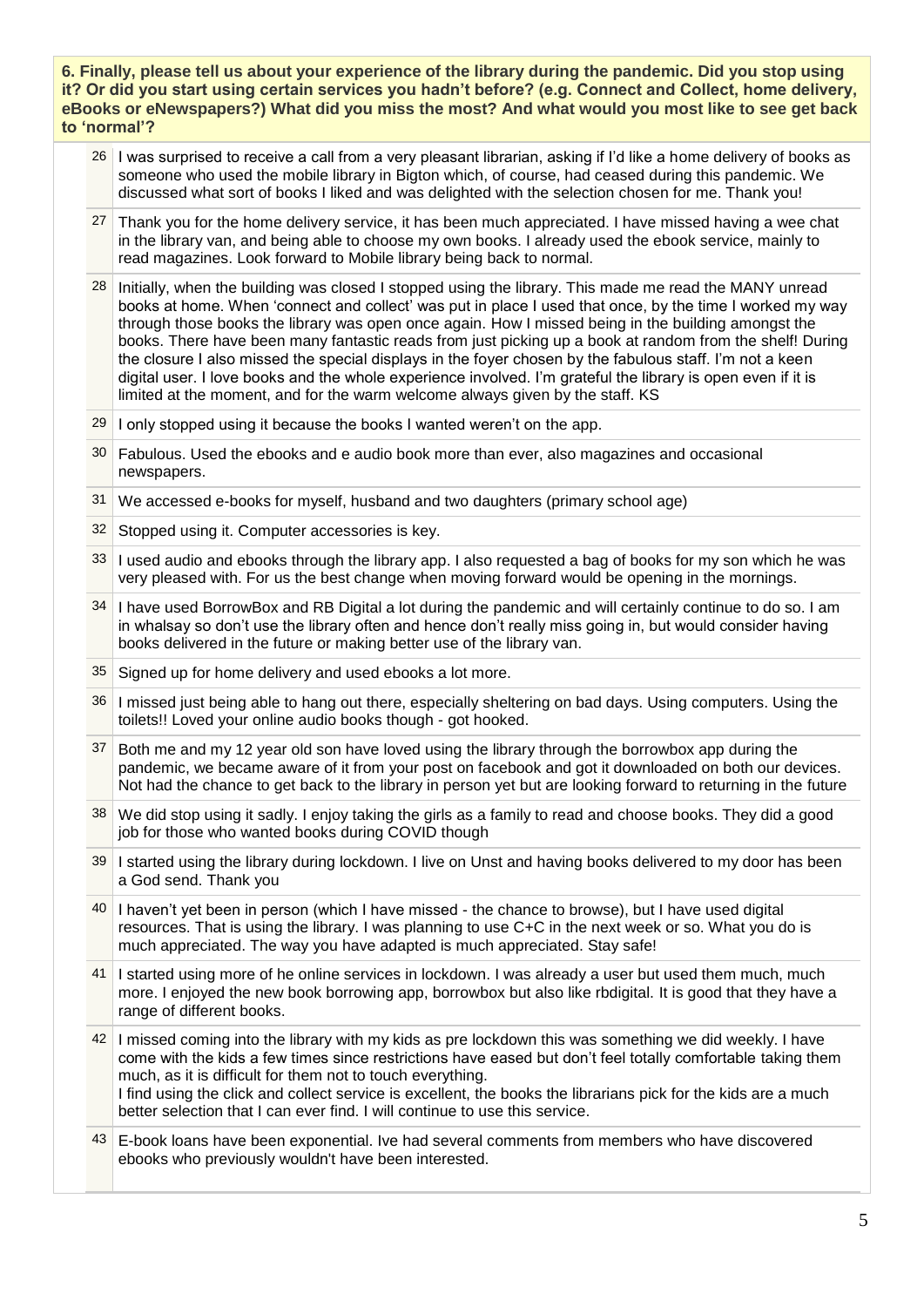- 44 I stopped using the library, less for my own safety but for others that I look after and care for's safety. I missed being able to take the children I look after up to the library as they really love the library.
- 45 I missed the library a lot during lockdown and was so happy when it returned! I have always been a fan of requesting books and collecting rather than coming in and browsing. So I am really enjoying current library services!
- 46 I started using audio books and found the whole process very well explained and easy to use. I miss browsing aimlessly and look forward to being able to do this when I feel safe enough to resume all normal activities!
- 47 Started using it again (I'm in Lerwick) as soon as you re-opened. Missed you all terribly while you were away.
- $\frac{48}{1}$  I had a sizeable number of books at the start, and once they were read, I've just used the eNewspapers / magazines. Felt a bit anxious about borrowing again, so good to know about book quarantine. I do miss coming in and browsing, but still feel vulnerable. Hope the positivity returns soon.
- 49 We missed the library terribly. My 5 year old missed his trips there and was often saying how he wanted new library books. I would love to see Bookbug back but ideally at times that work for working parents too.
- 50 I missed it so much so it was great having it reopen and feel safe
- 51 I used more audiobooks and tried the online newspapers. I might've used deliveries if you hadn't opened when you did. I missed books most of all and being able to sit and read in the library.
- 52 Used the online resources frequently. It was nice to have them.
- 53 Visiting library, Opening hours.
- 54 I aye use mobile an am blyde ta gyit a delivery ta da door. I canna be buddered ta geng online ta request books so lookin trow da books some een chose for me is a plaisir, an I hiv read books I wid no a taen aff da shelf.
- 55 The FB posts have been excellent informative, reassuring and to the point. It's been great having that contact, and knew exactly what to expect when we could come back in. Got the RBDIGITAL app and trying to suss online requests!
- 56 Wasn't here was stuck in NZ for 4.5 months but sounded like you did a great service.
- 57 Would prefer normal opening times, however I appreciate the need for restrictions.
- 58 Never used library from February 2020 until today 16.09.20. Just get back to normal.
- 59 No very happy its back on and perfect measures in place.
- 60 Used it as much as we could once home delivery on offer as we were shielding. Feels very safe as you acted very professionally right from start. A big thank you for all your efforts
- 61 Started using ebooks during lockdown, particularly audiobooks, which has been really enjoyed by the bairns.
- $62$  I actually haven't been in the building as of yet during the covid outbreak. We have been missing our weekly visits to the library. I have ordered and had books picked up.
- 63 The ebooks services were brilliant!
- 64 Well aware of ebooks etc and have used previously but prioritised getting out for walking and rediscovered gardening big time. Kept ebooks in reserve in case of an autumn or winter lockdown...I do have a few of my own books to read.
- 65 Just been so sad to have lost the use of the library during the early stages but quite happy again. Thanks so much for the great service.. xx
- 66 Stopped using it. Would like access in morning as working afternoon and evening